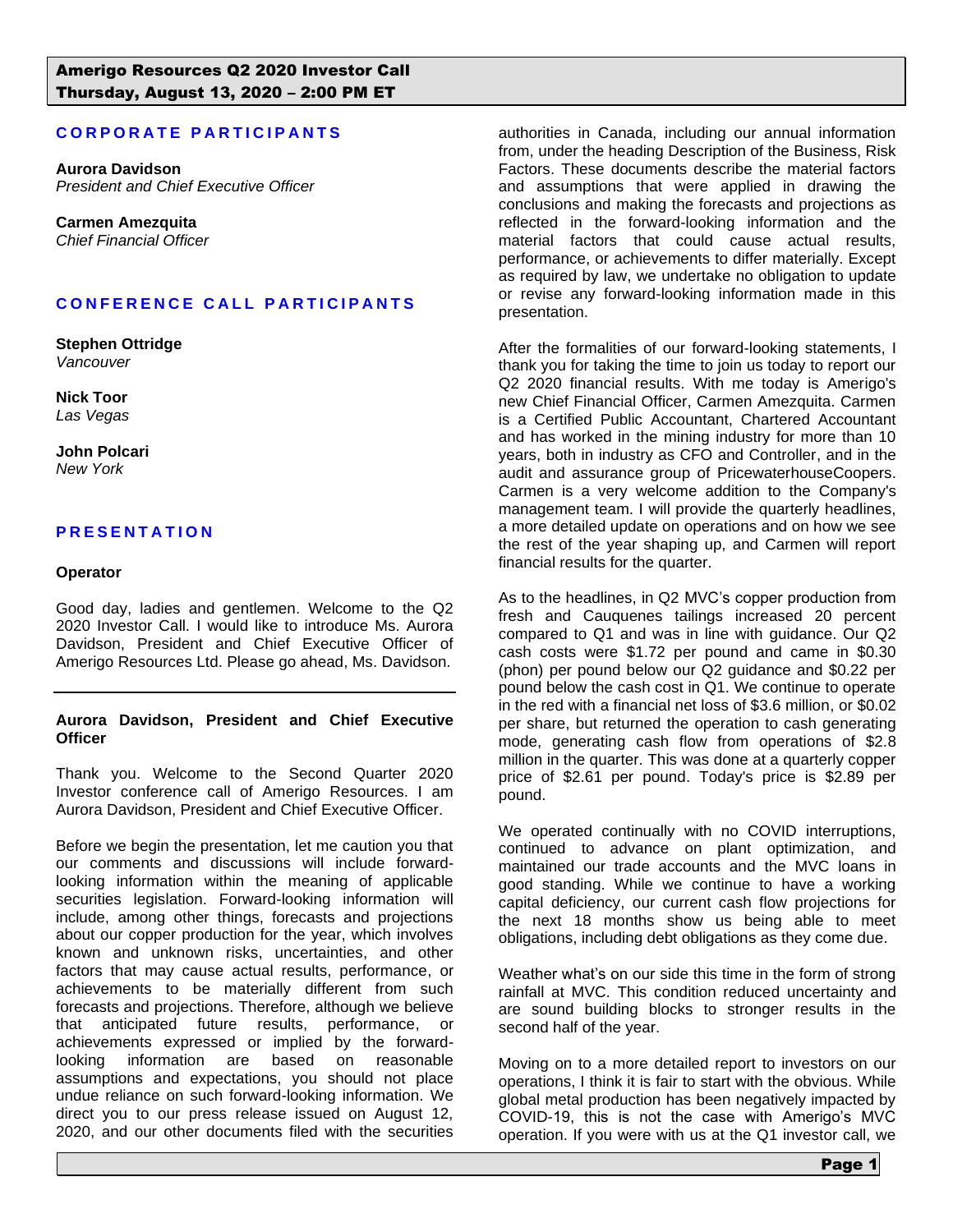discussed the COVID-19 impact at our operations in Chile had been zero. No affect on copper production, cost, disruption to the supply chain and no disruption to the concentrate shipments from MVCs. This continued in Q2 and continues to-date.

While there are some (inaudible) benefits provided by the nature of our operations, such as how we operate remotely the hydraulic monitors at Cauquenes and how we are able to social distance in open spaces at the plant, MVC had a phenomenal COVID-19 response and was, in fact, publicly praised for this excellent job by Chile's Mining Minister. Some of the response actions that were implemented, such as changes in shift work, will remain in place going forward, which will have a positive impact on reduction of costs and improved productivity.

The region where MVC operates came out of a government mandated strict quarantine this week, and ordinary life activities are returning to the new normal. COVID-19 is not something that Amerigo's investors should fear.

On July 23, 2020, we issued our production results for the second quarter. MVC's copper production from fresh and Cauquenes tailings increased 20 percent compared to Q1 and was in line with guidance issued earlier in the year when we announced a reduction in Cauquenes tonnage processing to 40,000 tonnes per day through the first semester in response to drought conditions then present in Central Chile.

With respect to production results in the quarter, as I mentioned earlier in the call, we met our targets. Throughout Q2 we operated with known reduced processing capacity at Cauquenes due to reduced water supply. These adjustments were put in place in January of this year. On average, the processing rate at Cauquenes in Q2 was 36,000 tonnes per day. For comparison purposes, in 2019 Cauquenes processing rates were around 58,000 tonnes per day with no restrictions from reduced water. The reason why we reduce processing for Cauquenes when we face water supply constraints was because a lot of water was used in this process to break down the dry tailings with hydraulic monitors and then to pump the sludge to the MVC plant for grinding applications.

For fresh tailings, processing rates averaged 119,000 tonnes per day, which was within the norm. Copper grade in fresh tailings was slightly higher than expected, and copper grade for Cauquenes was right on budget. Recoveries from fresh and Cauquenes tailings were 20 percent and 35 percent and exceeded our expectations in response to MVC's initial plant debottlenecking initiatives.

Operating days in Q2 were 91 out of 91 for fresh tailings and 89 out of 91 for Cauquenes. We lost two days of operations in Cauquenes in late June due to strong rainfall, and that was one big piece of good news, strong rainfall.

Rainfall is very important at MVC because it is a cost-free way of securing material amounts of water that can be used and safely stored in Colihues, which is essentially our water reserve dam. Water reserves at Colihues are currently over 10 million cubic metres, up from a low point of 200,000 cubic metres at the end of 2019. We had not had this much water stored in Colihues since December 2017.

To provide some context on rainfall in the region, let's look at the last five years: 2016 and 2017 were normal rainfall years, so let's say it rained a hundred percent in each of those years. In 2018 a drought started and annual rainfall was down to 70 percent of normal. Then in 2019, there was a severe drought and the rainfall was 30 percent of normal. In 2020, as of today, we are at 85 percent of annual rainfall. It has not rained since August 5, but August and September are still months when rain can be expected. What the rain data to date tells us is that while we're not back to full normality, we are definitely not in the dire situation we faced in 2019 and are already doing better mid-August in terms of rainfall than for the full year 2018.

Now, as the saying goes, when it rains, it pours. There were days of extremely heavy rains at the end of June and early July, and we had to stop operations in Cauquenes for a total of 11 days in July on account of safety and because of some flooding. Despite these lost days, we continue to expect to meet 2020 production guidance.

The rainfall from June and July allowed us to retake full, normal processing rates in Cauquenes past mid-July, and since, Cauquenes processing rates have been higher than average processing rates in 2019. I think it is also important to point out that even if there were to be no further rainfall this year, we can continue operating at normal rates for the rest of 2020 and until the start of the 2021 rain season in June 2021. At this point, again, should no further rain occur, water reserves in Colihues would be down to 5 million cubic metres, which is still a safe level, but one in which ideally we would like to see rain starting to occur again.

Of course, the effect of normalized rain has an overall positive effect on the whole region. Water bodies are returning to normal shape, which is important because we have water rights. The hills are greener, the snow cap on the mountain ridge is at its best in the last 10 years. The positive effect of rainfall in fresh tailings is not yet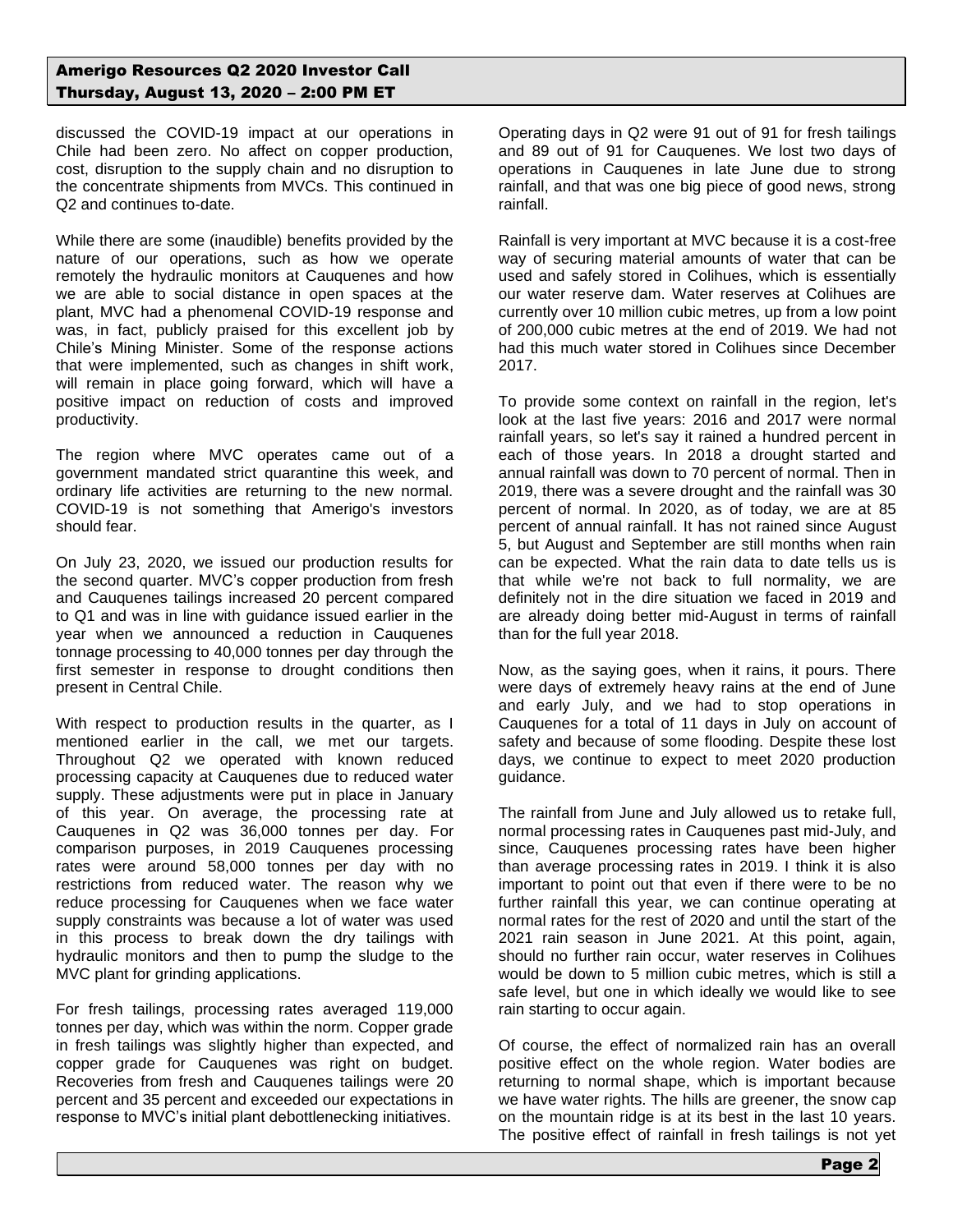seen as our community's located at a higher altitude at MVC, and we'll benefit from the 2020 rain season in full as snow starts to melt in the fourth quarter of the year when Chile enters into spring and then summer.

During Q2 the plant optimization work that was started earlier this year continued at a steady pace. Year-to-date six debottlenecking projects have been completed, three are work in progress and will be completed in Q3, and two are in the final evaluation phase. The implemented projects have provided good, but not dramatic results. Quite importantly, however, they have contributed to a smoother, more predictable, and less disruptive plant process. They include loss controls for the coarse fraction, mill discharge controls, additional controls in the (inaudible) circuit, and changes in foaming agents and collector agents.

The projects that are going to be finalized in Q3 are the core projects of the debottlenecking initiatives. They include the metallurgical lab work that will allow us to further refine optimal metallurgical parameters and production potential at the plant, the modification of flotation circuits to reduce circulating loads, and what we call a hydrocyclone pilot test. The hydrocyclone pilot test includes using existing smaller hydrocyclones that are already available to MVC to field test their effect on the reduction of copper losses before embarking on a potential full hydrocyclone reconversion.

The completed and under execution projects have a low cost of approximately \$400,000, of which \$250,000 are Capex and \$150,000 are Opex through lab work and consulting.

The two projects which are still in the evaluation phase are the full change to the smaller hydrocyclones and improvements to optimize the operation at the MVC water recirculation thickeners. We have completed simulation data for the full hydrocyclone project but decided to further test this alternative with the ongoing pilot test.

In July we received a comprehensive audit report from world-renowned geology experts, Paterson Cooke, with their recommendations on how to optimize the operation of the water thickeners, which is the means by which water recirculation takes place at MVC. What we're looking for is to have a more stable thickener operation in future. MVC is reviewing these recommendations with the current objective of implementing them during the February 2021 El Teniente and MVC plant maintenance stoppage, as they would require for us to stop the thickeners to do the necessary retrofits.

The projects to be completed in Q3, the optimization of thickeners performance and the potential hydrocyclone reconversion, are all important projects to further improve

plant recoveries, which is key to achieving higher production levels. However, our guidance for the rest of the year is based on known production levels that we are already achieving and assumed increased processing rates from Cauquenes, which have already been achieved in July and continue to date, plus no impact of the debottlenecking initiatives implemented to date. Under these assumptions, MVC estimates that it will produce 56 million pounds of copper in 2020 at a cash cost of \$1.67 per pound. Cash costs will step down progressively in Q3 2020 and Q4, primarily due to increased production at Cauquenes.

Cost reductions at MVC have yielded initial results, and costs are trending in the right direction. Continued work is required for us to continue to identify other Opex reduction initiatives and to maintain cost discipline to reduce total costs and to improve production levels to reach sustainable unit costs. MVC's approved 2020 Capex of \$3.7 million was reshuffled to eliminate nonessential projects and to the prioritize water recirculation projects and plant optimization. The revised Capex will be \$3 million, of which \$2.3 million are waterrelated projects, including a project to purchase and install additional metal piping to increase water recirculation capacity from the water thickeners, which will provide an additional 130 litres per second of water at the plant and which will be completed this quarter, and the purchase of parts for the thickeners that will allow them to work properly at higher loads, again, to be completed in Q3. The low sustaining Capex requirements at MVC are one of the investment differentiators at Amerigo.

Moving away from the operational realm, we had a busy quarter managing working capital. As of today, we're current with all of our trade debt, including with critical suppliers like our power supplier. We have maintained a productive and supportive dialogue with the MVC lenders, who waived MVC's June 30 covenant compliance, as none of the four covenant under the finance agreement were met. As mentioned earlier, we will be able to meet our September 26 debt payment of approximately \$6 million of principal and interest, and our current cash flow projections show us replenishing the MVC debt service reserve account by the year end 2020.

We reached an agreement earlier this month with Codelco to repay \$7.3 million due to them in respect of negative trade settlement adjustments which were caused by the sharp drop in copper price in Q1. The \$7.3 million will be repaid in monthly installments in 2021.

We are now almost mid through another productive quarter. We need to deliver on the ongoing optimization projects, meet production and cost guidance, and continue to reduce liquidity risk.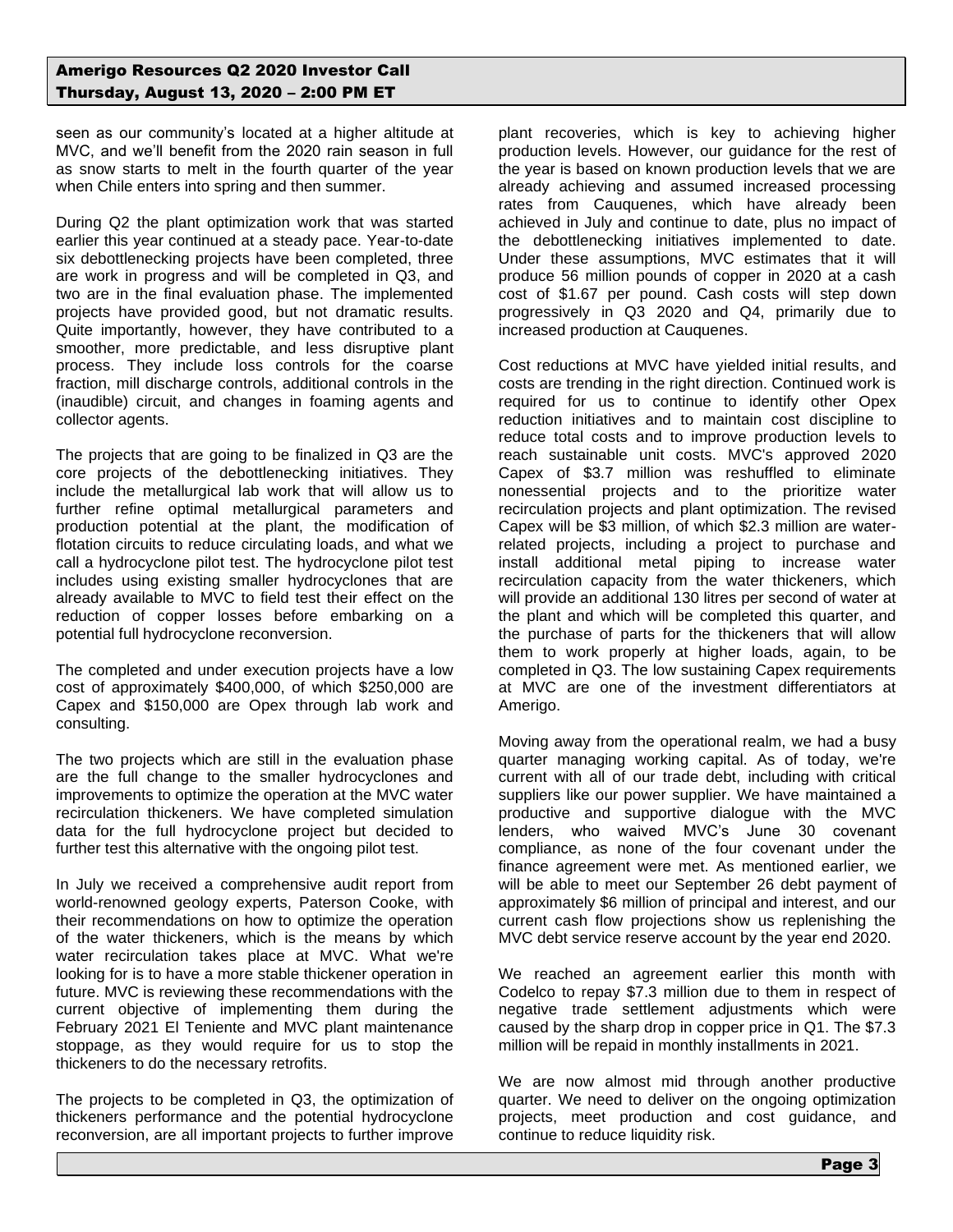In Q3 we will start negotiations with MVC's supervisor's union, as their three-year union contract expires on January 1, 2021.

As usual, I will conclude my update by stating Amerigo's value proposition. Amerigo owns a solid asset in MVC. MVC has been operating for 27 years through the highs and lows of copper cycles. We have a long-term contract and a solid relationship with Codelco, the world's biggest copper producer. We are a low Capex operation. We have manageable debt and a good relationship with our lenders. Our operational resiliency has seen us navigate through low copper prices, low price cycles, where we adjust, innovate, and keep going. Our objective is to return to a sustainable dividend payment capacity on the back of a solid operation and strong copper prices.

I will now turn the call to Carmen for our financial update. After Carmen's presentation, we will take questions.

## **Carmen Amezquita, Chief Financial Officer**

Thank you, Aurora. We are pleased to present the second quarterly report of 2020 from MVC in Chile. The second quarter marked improvements in production and financial results when compared to the first quarter of the year. Aurora has already provided highlights for production results. In terms of financial results, Amerigo posted a net loss of \$3.6 million in the quarter, down from a net loss of \$4 million in the preceding quarter. Loss per share in the quarter was \$0.02.

Price continue to be a challenge affecting the Company's financial performance. Amerigo's copper price in Q2 was \$2.61 per pound, an increase from Q1's price of \$2.35, but a lower quarterly price from the 2019 comparative period. Today the copper price has increased to \$2.89 per pound.

The Q2 average realized copper price resulted in gross copper sales for the quarter of \$33.3 million and positive settlement adjustments of \$1.4 million. As items deducted from revenue, we had \$6.2 million in royalties to DET, smelting and refinery costs of \$4.3 million, and transportation costs of \$444,000, resulting in net copper revenue of \$23.9 million. The Company also had molybdenum revenue of \$2.1 million for total revenue in Q2 of \$26 million.

Total production and tolling costs, including depreciation, were \$26.4 million. The Company's cash cost was down to \$1.72 in Q2 compared to \$1.94 in Q1 of this year and \$1.97 in Q2 2019. Derivative to related parties was \$2.1 million, including a royalty to related parties of \$274,000 and a fair value adjustment to the royalty derivative of \$1.8 million.

There were lower general and administrative costs of \$434,000 compared to Q2 2019, which had \$1.2 million. Finance expense in the quarter decreased to \$904,000 compared to \$1.5 million in Q2 2019. Included in finance expense were interest charges of \$792,000 and a markto-market adjustment to the interest rate swaps in the amount of \$112,000.

The Company posted an income tax recovery of \$613,000 and a net loss of \$3.6 million.

In respect of cash flow in the quarter, cash generated from operations was \$2.8 million, and after changes in working capital, net cash flow from operations was \$1.1 million. Uses of cash in the quarter included \$810,000 used in investing activities related to the purchase of plant and equipment and lease repayments of \$403,000. Ending cash at June 30 was \$489,000. Note that due to a Chilean holiday on June 29, there was a delay in payment of \$4.6 million in receivables that was received July 1. If payment had been received on time, the closing cash balance in June would have been \$5.1 million.

Subsequent to quarter end, MVC reached an agreement with DET to defer payment of \$7.3 million in copper settlements. The deferred payments, which were immediately due to DET, will commence to be paid in January 2021 in 12 equal installments and will bear interest at the rate of the 12-month LIBOR plus 300 basis points. This will reduce the Company's working capital deficiency by \$3.7 million.

Production results in Q2 continue in line with expectations and guidance. However, the Company has been impacted by lower copper prices. Today the price of copper has increased to \$2.89 per pound.

We will report the Q3 financial results mid-November in 2020 and want to thank you for your continued interest in the company during the year. We will now take questions from call participants.

# **QUESTION AND ANSWER SESSION**

### **Operator**

Thank you, Ms. Amezquita. We will now take questions from the telephone lines. If you have a question and you're using a speakerphone, please lift your handset before making your selection. If you have a question, please press star, one, on your telephone keypad. If at any time you wish to cancel your question, please press the pound sign. Please press star, one, at this time if you have a question. There will be a brief pause while the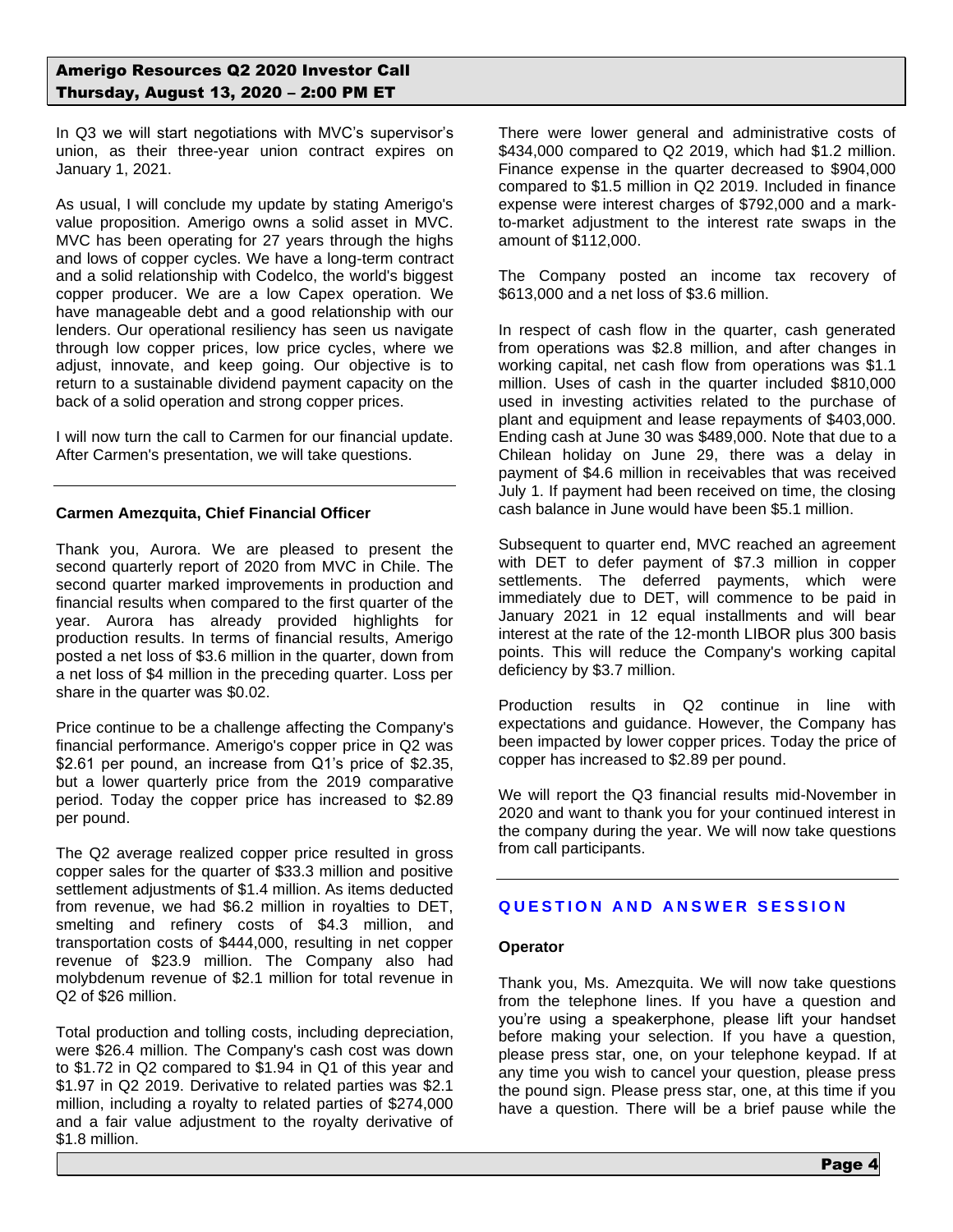participants register for questions. Thank you for your patience.

The first question is from Terry Fisher of Toronto. Please proceed.

## **Terry Fisher, Toronto**

Hi, Aurora. Thanks for taking the call and also for the update you gave earlier on the rainfall in that release. That was quite helpful to have at that time.

I just want, on that topic, first of all, to ask about the pipeline that you're twinning, I believe, down to Colihues. I remember that project was supposed to be completed sometime during the quarter, and I assume it got done and is working properly.

# **Aurora Davidson, President and Chief Executive Officer**

No, that project was initially going to be completed in April, but we ran into some problems with our thickness because we overloaded them in Q1. We had to order some spares for the thickener, so we postponed that installation of the pipeline because it would have been premature to have—it wouldn't have served the purpose. We have to do both of those projects concurrently for them to work properly. So we're working on that now. The pipe is on site and is being installed. We're getting the parts in, and the project will be completed at the end of this quarter.

# **Terry Fisher, Toronto**

Okay, so that will help. Let me ask you a leading question without any promises or guarantees from management. But if we just simply assume, as you've indicated, that production gets back up in Cauquenes to where it was last year, which would be another 2 million pounds versus what happened in the second quarter compared to the second quarter of 2019, and if you assume—I see spot copper today at around \$2.92. If we were to assume another \$0.30 for the realized copper price, I would assume those—all other things being equal, if you get another 2 million pounds and another \$0.30 in, say, the current quarter, that should have a fairly significant impact on profitability, I would assume.

**Aurora Davidson, President and Chief Executive Officer**

Yes, of course.

# **Terry Fisher, Toronto**

But you don't want to quantify it, I guess?

### **Aurora Davidson, President and Chief Executive Officer**

No, we have provided our production guidance. We have provided guidance in respect of cash costs. We will not provide a guidance in respect of copper prices, but we have provided additional information for all of you to understand how leveraged we are to copper prices and the effect that a recovering copper price has had when it occurs, as has already occurred in July, in respective of those additional uptakes on the three months of, let's call it, forward pricing that we have. That is why we've also said we see under current scenarios full capacity of meeting financial obligations that they can do, which is critical to us. But we are not going to narrow it down further, because we shouldn't.

## **Terry Fisher, Toronto**

Okay, let me ask you just two quick final questions. The first one is, you mentioned \$1.67 in cash cost per pound, but I didn't quite catch whether that was for just the second half, or what period is that for?

### **Aurora Davidson, President and Chief Executive Officer**

Our projection of cash cost is \$1.67 for the full year. So we already know what we have in Q1 and Q2, which was \$1.94 and \$1.72. In our production press release, we provided a breakdown of what we expect in Q3 and Q4, which is \$1.56 and \$1.46.

### **Terry Fisher, Toronto**

Oh, that's right. I do remember seeing it.

## **Aurora Davidson, President and Chief Executive Officer**

Yes, so that (inaudible) annual, yes.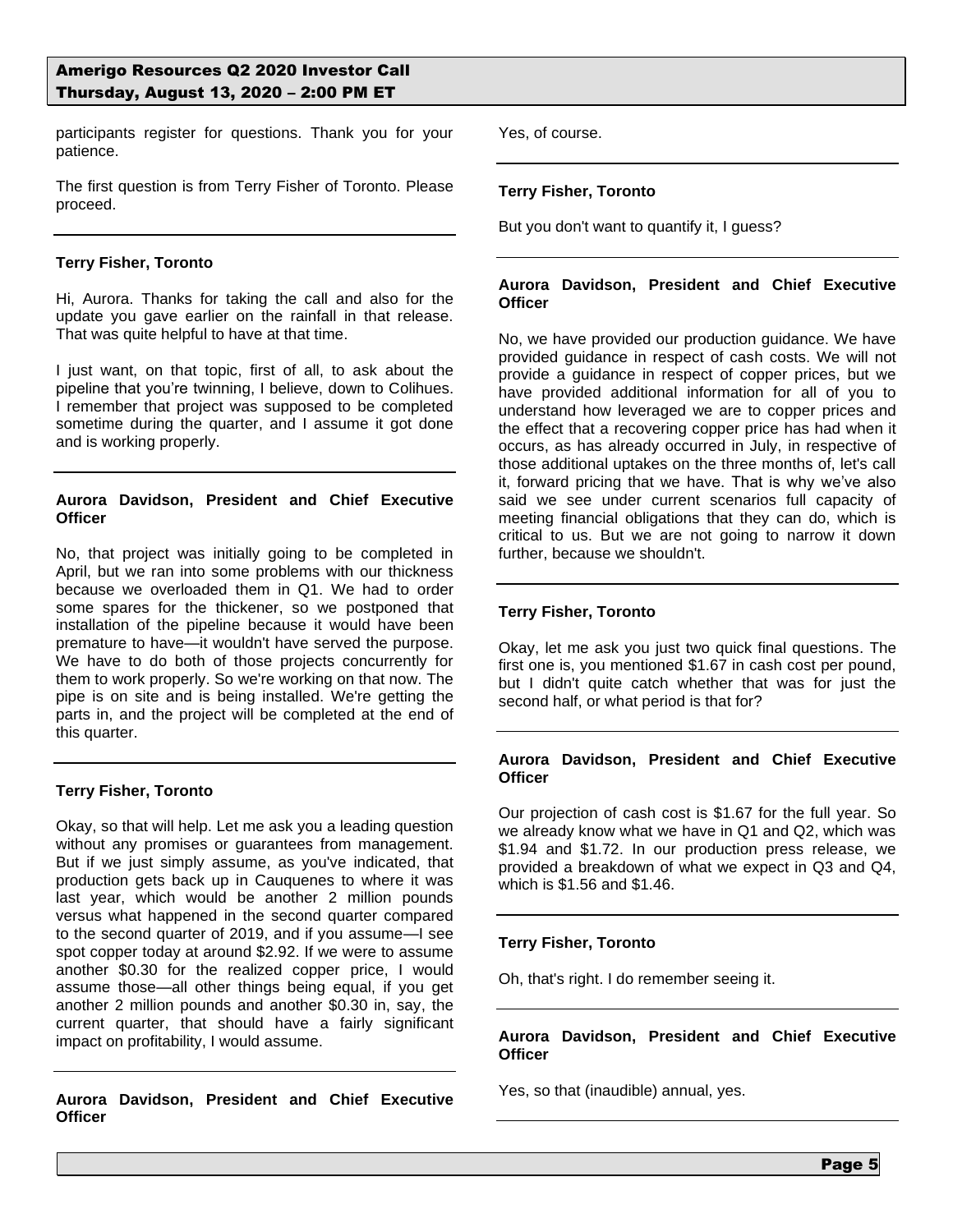## **Terry Fisher, Toronto**

Okay. There was some talk, and I was not on the call for the previous quarter, but you and I talked after, and I read all of the notes about the call and actually talked to some other people on it. There were seemed to be a discussion—tell me if this is incorrect—that there were negotiations going on with Codelco about maybe making some changes to the long-term contract that you have with them in respect of how the royalty is calculated to maybe give you some better predictability of what happens under highly volatile copper prices. Is that correct or not?

### **Aurora Davidson, President and Chief Executive Officer**

Yes, that is correct, and those discussions took place and we didn't reach any changes to the contract. But having said that, we reached a deferral of an important amount of money that was immediately due to them, so we have structured that into a very payable schedule of repayment for 2021.

The most important thing to bear in mind here is that as Codelco provides that support to MVC, which has occurred in the past as well, it just confirms that we have a supportive relationship. It may not lead to a contractual change, but it is an ongoing supportive and beneficial relationship that has never worked against the Company. So, the relationship is there. Changing a contract and changing a long-term contract is a complicated matter. At the end of the day, the results are that we have continued support from them and we expect to continue to have continued support from them as we go through several other challenges, because this is not the first time that it has happened. Cycles repeat themselves, and we will continue to rely on our strong strategic support from Codelco.

### **Terry Fisher, Toronto**

I think that the length of the contract itself—or both contracts, I think there's more than one contract. The length of these contracts testify to how strong the relationship is. Final question…

**Aurora Davidson, President and Chief Executive Officer**

Absolutely.

# **Terry Fisher, Toronto**

If you have—do you have any insight from outside consultants or from others in the industry, including those who've had production constraints from the virus, or otherwise in Chile, what the supply demand picture looks like, where we could have some confidence that we might see even higher prices for the commodity? Do you have any feel at all for the outlook for the commodity price?

### **Aurora Davidson, President and Chief Executive Officer**

Well, we remain very bullish on the short- and mediumterm and long-term prospects of copper prices. I think that for us it's more important to look at what has happened in Chile in terms of Chile hasn't been as disrupted in its copper supply production as other regions. Peru has been substantially affected by COVID-19. Peru is the second world's largest copper producer. But for us, it has been more a focus of what has happened at Codelco. Codelco, despite COVID-19 being ramp in Chile in Q1 and part of essentially through Q2, increased its production in the first half of the year compared to 2019. Codelco produced 5 percent more copper than in the first half of 2019, had stronger earnings despite lower copper prices.

So what happens in terms of global supply, it's important because there could be—and there are indications and there is sufficient disruption in supply capacity at other regions. But a more immediate take on us is, yes, while that is happening it isn't happening around us. It isn't happening with Codelco. It isn't happening with Chile. So let's benefit from both aspects of the equation. Disruption somewhere else, but not disruption in Chile.

# **Terry Fisher, Toronto**

That's great, thank you. Muchas gracias, hasta luego.

# **Aurora Davidson, President and Chief Executive Officer**

Okay.

### **Operator**

Thank you. The next question is from Stephen Ottridge of Vancouver. Please proceed. Your line is open.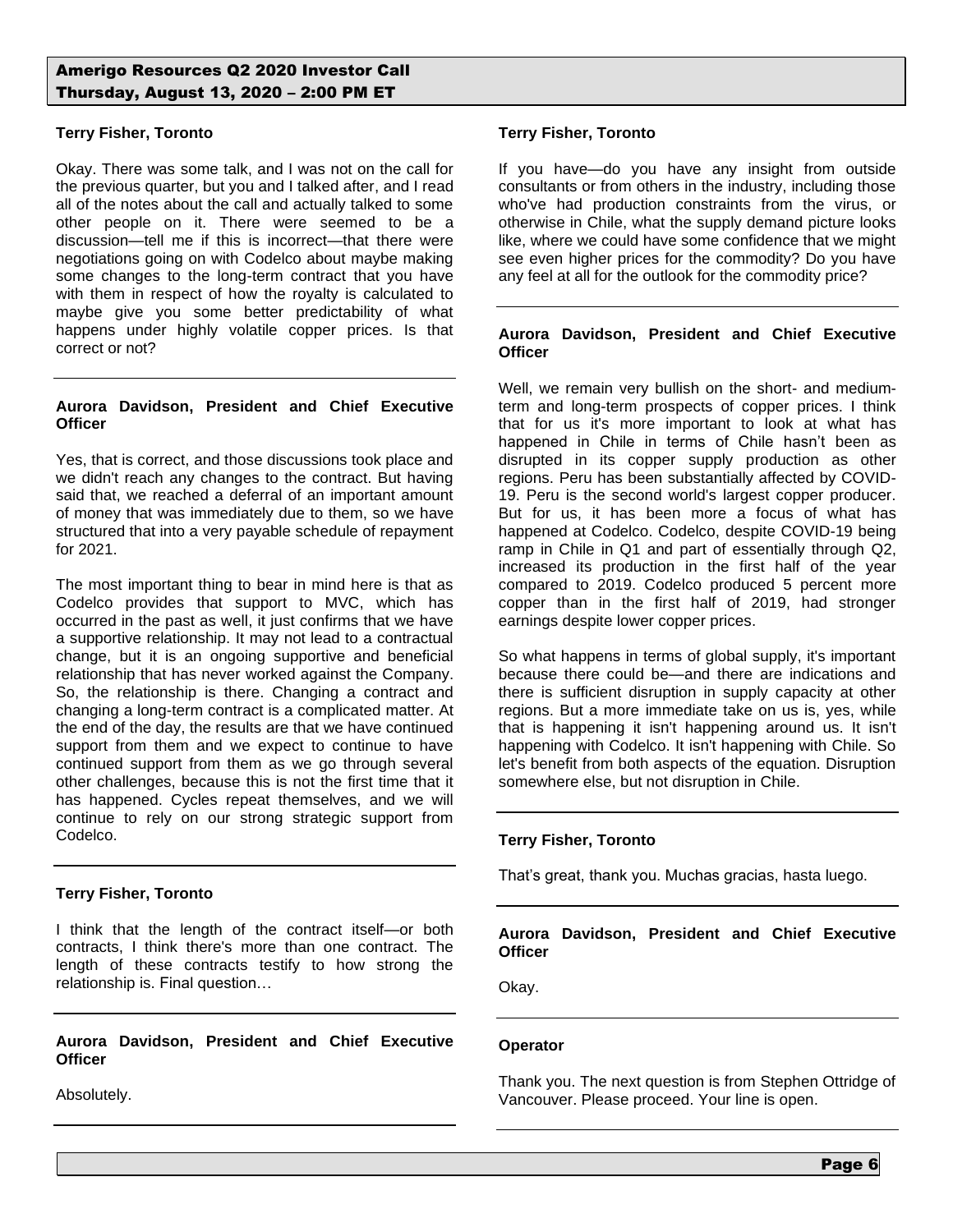#### **Stephen Ottridge, Vancouver**

Yes, hello there. Looking at the estimates for Q3 and Q4, there's a significant production increase in Q4 from Cauquenes over Q3. Then looking on, it says that will be 40 percent more copper. So how are you being so successful, or how will you be so successful?

### **Aurora Davidson, President and Chief Executive Officer**

(Inaudible) Oops, I hear myself with a lot of echo there. Stephen, do you have a speakerphone?

#### **Stephen Ottridge, Vancouver**

No, I'm not on a speaker. I'm on a regular phone.

### **Aurora Davidson, President and Chief Executive Officer**

Oh, okay. I'll (inaudible) myself as I do that.

The key line for you to look at in our estimations for the rest of the year, and in particular, Q4, are tonnes per day for Cauquenes. You can see that in Q2 we were processing Cauquenes at a rate of about 36,000 tonnes per day. In Q3 we're showing an increase of 50,000 tonnes per day, and we're actually doing better than that. In Q4 we're showing an increase of 6,500 (phon) tonnes per day, which is very close to where we're at as of today. This is all driven by our ability to process higher rates from Cauquenes because we have the water to do that.

#### **Stephen Ottridge, Vancouver**

Looking at that number, that Q4 number, the tonnes processed are 5,750,000, so the process is, in fact, 33 percent more than Q3, and yet the daily production, or tonnes per day, is only 25 percent increase. So I'm not quite sure how you've got more tonnes into there.

### **Aurora Davidson, President and Chief Executive Officer**

Because we have higher processing on a daily basis. We have higher days of operation in Q4 than in Q3.

### **Stephen Ottridge, Vancouver**

Okay. Anyway, it's looking if you (inaudible) to those Q4 numbers as you've got, that's 40 percent more copper. That will be a tremendous boost to you for Q4, so keep it up.

#### **Aurora Davidson, President and Chief Executive Officer**

We're working hard to do it, Stephen.

### **Stephen Ottridge, Vancouver**

Okay.

#### **Operator**

Thank you. The next question is from Nick Toor of Las Vegas. Please proceed.

### **Nick Toor, Las Vegas**

Hi, Aurora. Congratulations on a good quarter, and it looks like finally we have some good luck on the rainfall front.

I'm just looking at sort of your projections for Q4, and looks like you're going to be roughly around 70 million pounds run rate by Q4 based on what you are already able to accomplish on your production efficiencies. I know that originally you had targeted 80 million pound to 85 million pound with the Cauquenes expansion. Are we sort of looking—is there any sort of seasonality in Q4, or are we looking at this as a steady increase towards our designed production capacity?

#### **Aurora Davidson, President and Chief Executive Officer**

No, I think what we're looking at is, as I mentioned in the call, what we know now and the information that we have in front of us now on a completed basis is allowing us to make this projection. But we have two significant projects that are still under completion in Q3 that should boost this up. But I don't have the data in front of me there yet to provide the same granularity of information as to where that information is going to take us. So this is with what we have in front of us, with what we know we can achieve right now, we're getting to that, as you say, quarterly 17 million pounds of copper, that's 68 million pounds, 69 million pounds per year.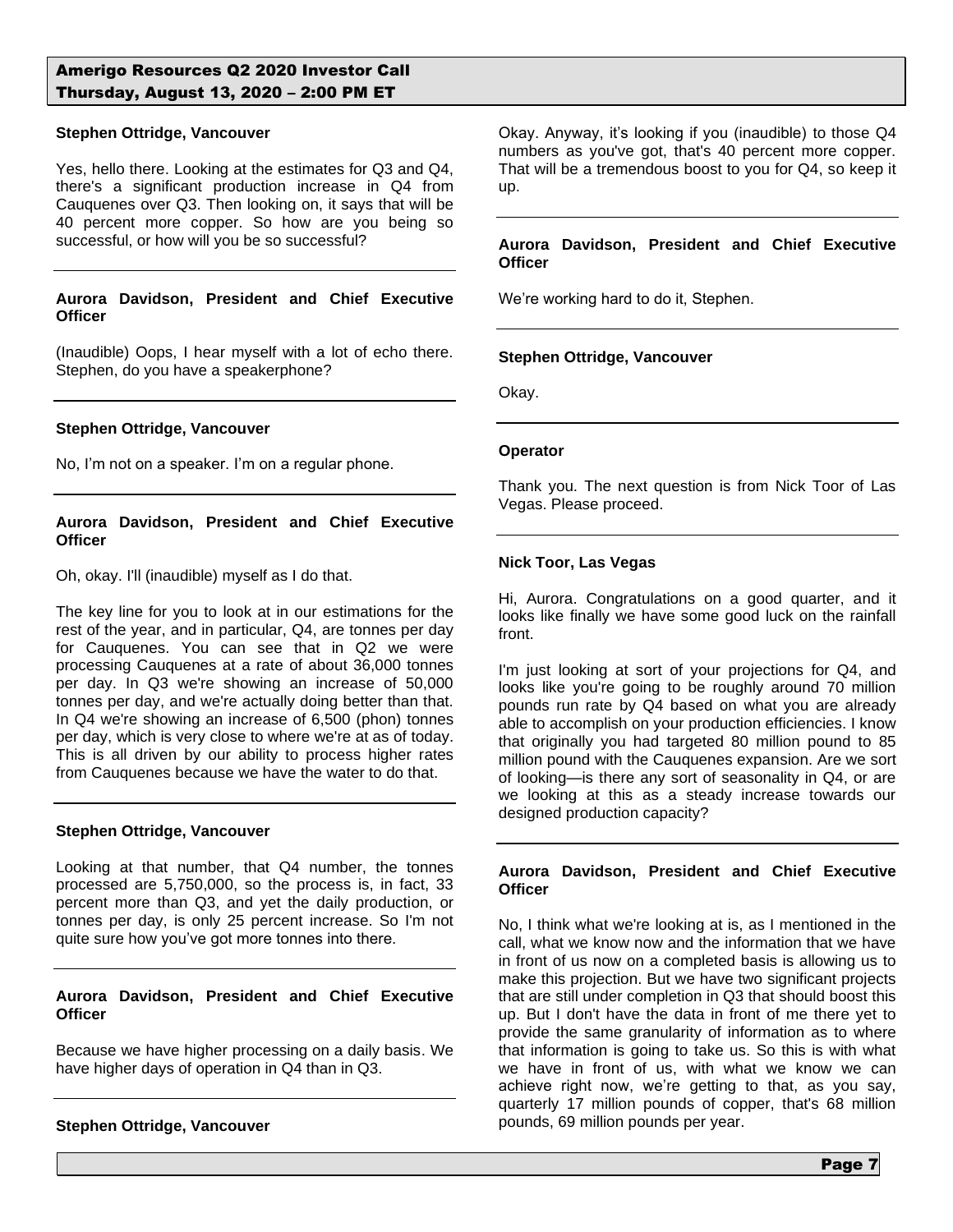But there is still work to do, and there is still a gap for us to close in Q3 in terms of just getting the final piece of data through the (inaudible) analysis and through the answers that are coming from our pilot test of the smaller hydrocyclones at MVC to see where do those other two projects take us to. Because yes, the intention is to close that gap, but to close it with a known path forward that we can really sign our name around.

### **Nick Toor, Las Vegas**

Got it, okay. That's very helpful, thanks. Now, if I'm looking at your Q4 projections and your cost projections, it looks like you'll be at \$45 million plus or minus run rate of EBITDA that's—your enterprise value right now is under—that implies under 3X EBITDA. But you also should be generating a fair amount of free cash flow. Are you expecting to sort of—if copper prices stay around this \$2.80/\$2.90 level, are you expecting to use that excess cash flow for further debt reduction, or working capital reduction, or are you looking at other alternatives?

#### **Aurora Davidson, President and Chief Executive Officer**

Well, it's either going to be debt reduction or distribution to shareholders. We don't have any further major expansion plans ahead of us. We don't have any major capital requirements, so it's A or B.

### **Nick Toor, Las Vegas**

Okay, got it. All right, that's all for me. Thank you so much.

## **Aurora Davidson, President and Chief Executive Officer**

Thank you, Nick.

### **Operator**

Thank you. Once again, please press star, one, on your telephone keypad if you have a question.

The next question is from John Polcari of New York. Please proceed.

**John Polcari, New York**

Thank you. First, Carmen, (inaudible) say welcome and look forward to having you onboard.

Aurora, a couple of quick questions. Am I correct in assuming that there were no COVID-19 issues in terms of illness in the workforce?

### **Aurora Davidson, President and Chief Executive Officer**

We had eight cases within our workforce and within all of our subcontractors. None of them occurred while they were doing a shift work at MVC, and all of them have recovered. So they were mild cases with full recovery.

### **John Polcari, New York**

Wow, excellent. Regarding transportation and shipping, there were no backups at port facilities in the country, the export facilities or transportation hubs?

### **Aurora Davidson, President and Chief Executive Officer**

I think there were some at the beginning of the COVID crisis. Our freight ends at MVC. El Teniente picks up their—sends their trucks and picks up our concentrated MVC, so what occurs after that is not part of MVC's operations.

### **John Polcari, New York**

Okay, thank you. Regarding the liquidity risk, in the past there's been some talk perhaps of establishing some sort of line, as well as the term loan that you service, and instead of having to seek waivers and renegotiations during periods of downturn or unexpected events, like the COVID-19. Is that something that's just not is feasible at this point based on the finances, or you'd prefer not to establish a line as a backup?

### **Aurora Davidson, President and Chief Executive Officer**

No, I think we would like to have a line. But I also think that we have to have two good quarters of results in front of us before we initiate those discussions.

### **John Polcari, New York**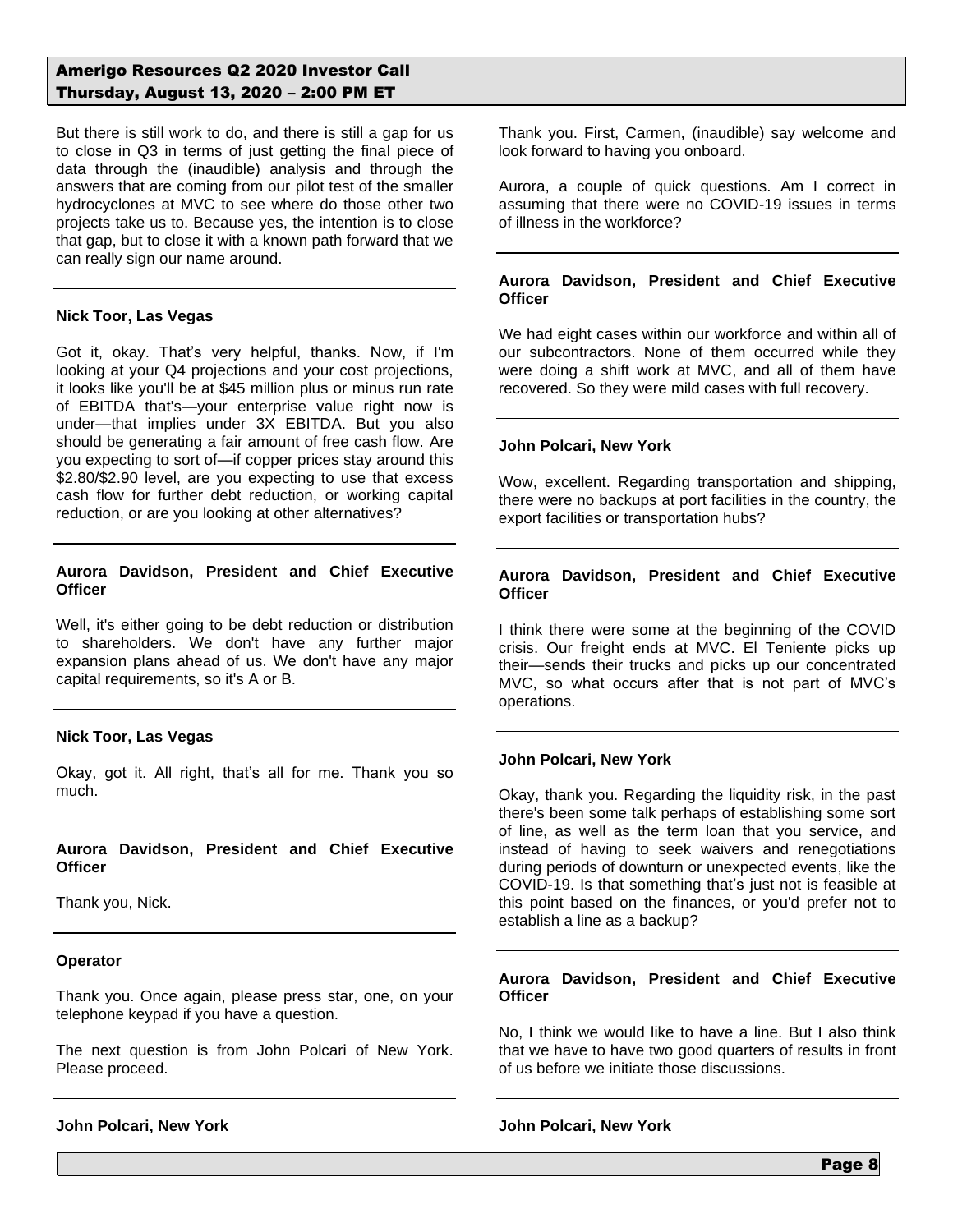On the water issue, and this might be a little difficult to answer, but at the current trend—and I know it hasn't rained, you said, since August 5 and it's very variable. Versus a particular average rainfall, say, for the last two decades, how far below the average rainfall this year are we? Are we a number of inches below typical rainfall, 10 percent below, 15 percent below? So far, I know there's been substantial additional rainfall and a large catch up, but could you put some context…

# **Aurora Davidson, President and Chief Executive Officer**

Yes, for sure. We currently are, as of today, at 85 percent of expected rainfall on an annual basis in the region.

### **John Polcari, New York**

Based on, say, what, the last 10 years or 20 years?

**Aurora Davidson, President and Chief Executive Officer**

Correct.

**John Polcari, New York**

Okay.

## **Aurora Davidson, President and Chief Executive Officer**

But no, based on the last five years, as 2016 and 2017 were normal rainfall years. There wasn't anything unusual with them. In general terms, if you really want to dig into this topic a little bit more, there has been a tendency toward drier conditions in Chile as time has passed, but 2016 and 2017 were absolutely normal rainfall years. That is kind of the basis of rain expected on an ongoing basis, and we're at 85 percent of that right now.

### **John Polcari, New York**

Does that include the downturn of '18 and '19, which would tend to pull down the average, or is it—are we at 85 percent of what had been the better years?

### **Aurora Davidson, President and Chief Executive Officer**

Yes, well I'll give you some numbers, if you're asking for them. 2016/2017, which again, I categorize them as base yours for purposes of this discussion. The average rain in the year was 410 millimetres, 2018 was 291 millimetres, 2019 was 124 millimetres. Right now we are at essentially 85 percent of the 410, so we are seeing 350 millimetres.

#### **John Polcari, New York**

Thank you. That was very helpful. The labour contract, I believe you said it comes up January of '21?

### **Aurora Davidson, President and Chief Executive Officer**

For the supervisors. We have 56 supervisors. They have their own unions and their contract is—terminates on January 1, 2021. It is not as critical a discussion as with our regular plant operators, because we have 25 percent supervisors compared to the number of plant workers, 56 supervisors versus 206 plant workers.

### **John Polcari, New York**

Are the supervisors under a three-year contract renewal also typical?

### **Aurora Davidson, President and Chief Executive Officer**

Yes. All of the contracts in Chile on passing of Chilean Labour Law reform in 2016 are three-year contracts.

### **John Polcari, New York**

Okay. This is a bit of a one-off, but I seem to recall the Company was—had ordered and was receiving some technical equipment from Italy to augment some of the water issues. Is that correct?

#### **Aurora Davidson, President and Chief Executive Officer**

Yes. It was basically to fix a load problem that we have in the thickeners (inaudible) turn into normal processing